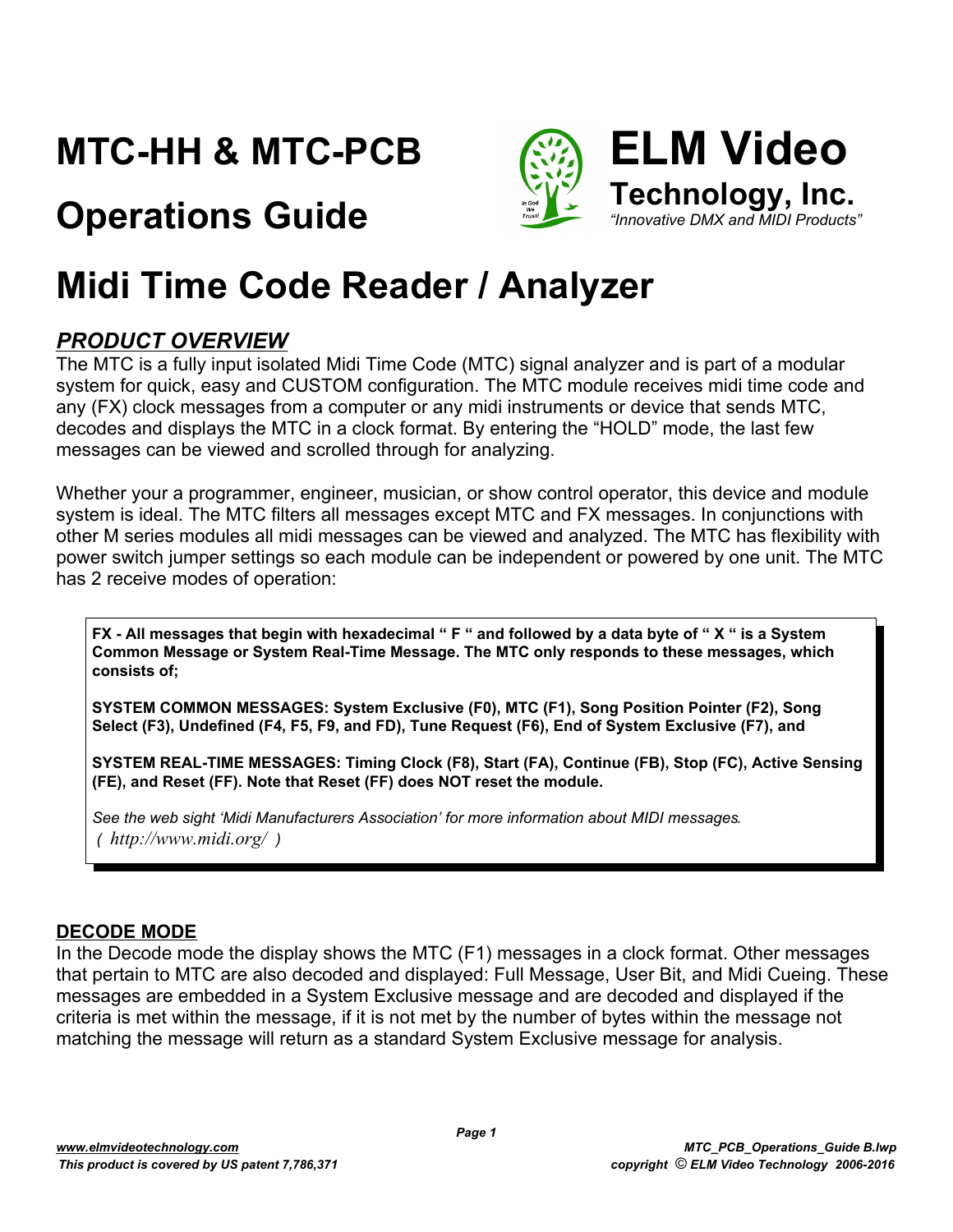

In the HOLD mode the last few bytes can be displayed and scrolled through, including a message counter. 'Midi Time Code' (F1), 'Time Clock' (F8), and 'Active Sensing (FE) messages can be selected to be filtered, An indicator shows if they are present whether they're filtered or not.

#### **HEX MODE**

In the Hex mode the data is displayed in a Hexadecimal format for technical viewing, and displays the data AS IS without any decoding. In the HOLD mode the last 112 bytes can be displayed and scrolled through, including a byte counter. 'Midi Time Code' (F1), 'Time Clock' (F8), and 'Active Sensing (FE) messages can be filtered out. An indicator shows if those messages are present whether they're filtered or not.

The bottom right of the display shows errors, filter on/off, and if MTC, Timing clock and Active Sensing are present. Both modes retain 112 bytes of data that allows the user to 'HOLD' and view by scrolling left and right through the data.

#### **SWITCH & CONNECTION OVERVIEW**



6. DATA/HOLD - NORMAL operation indicates data is present, constant ON indicates 'HOLD' mode.

8. LCD - Liquid Crystal Display contrast adjustment.

9. BK LITE - Liquid Crystal Display BACK LIGHT brightness adjustment.

10. L - Left scroll in HOLD mode, toggles settings in PROGRAM mode.

11. HOLD - Toggles between NORMAL and HOLD mode. If pressed and held during power on or reset the MA1 will enter the PROGRAM mode.

12. R - Right scroll in HOLD mode, toggles settings in PROGRAM mode.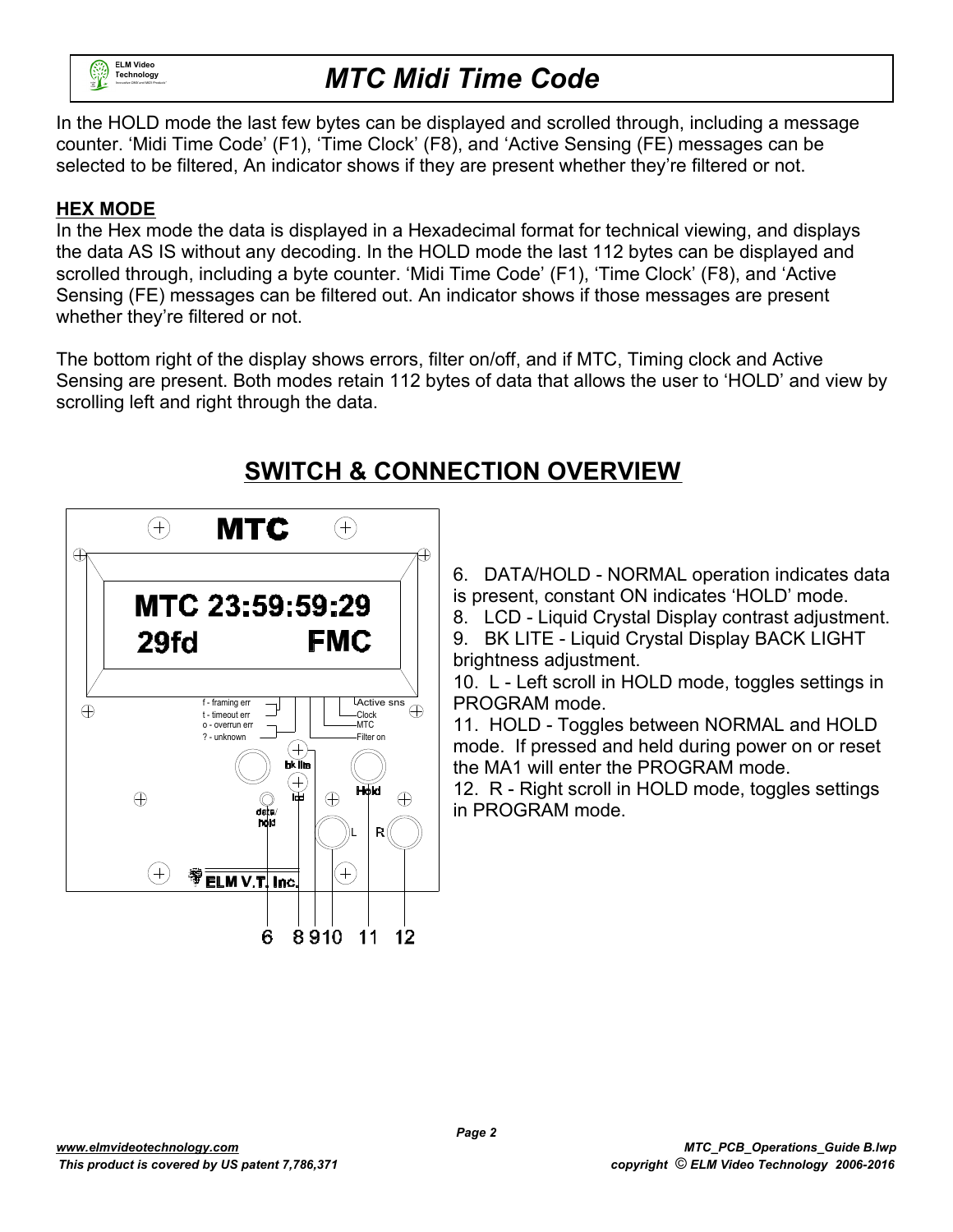

# **Operation**

 There are 2 modes of operation: **PROGRAM** and **RECEIVE** mode. In the receive mode there are 2 modes: DECODE and HEX, selected in the program mode. The PCB powers in a receive mode. Within these modes the last messages or bytes can be viewed by pressing the 'hold' button (11) and the user can scroll the data by using the Left (10) and Right (12) buttons. Note that a complete MTC message is actually eight bytes combined, when viewing the MTC in the HOLD mode, each message is broken down into the eight messages. Full Message, User Bit, and Midi Cueing messages are decoded and displayed as one message.

**PROGRAM MODE** - To enter the program mode press and hold the 'HOLD' button and reset or toggle the power. Once in the pgm mode the current setting is displayed in the lower right. To exit the pgm mode at any time press and hold the 'HOLD' button for 2 seconds or press the reset button. The programmed setting can be toggled by pressing the left or

right button. The change is stored IMMEDIATELY (what you see is the stored setting). Press HOLD to advance to the next option. The last display displays the software version. Note \*\* No midi data will be received while in the pgm mode.

- **Decode or Hex Mode** Selects the operational mode, 'Decode mode' decodes the incoming data, 'Hex mode' displays the incoming data in a hexadecimal format without decoding.
- **Filter F1**  If YES is selected no 'Midi Time Code' (F1) message is received or stored.
- **Filter F8** If YES is selected no 'Time Clock' (F8) message is received or stored.
- **Filter FE** If YES is selected no 'Active Sensing' (FE) message is received or stored.
- **Data LED** If ON is selected, all data traffic is shown (except 'Midi Time Code' (F1), 'Time Clock' (F8), and 'Active Sensing (FE) messages). If OFF is selected the LED is used ONLY to display the HOLD mode.
- **Restore Defaults** Select 'yes' to load the factory default settings. The settings will be stored and the unit will return to a receive mode.
- **Display Software Version** The displayed page shows the product type and software version. To exit press hold.

**DECODE MODE** - The decode mode is selected in the program mode. Within the decode mode there is 2 modes of operation; Display and Hold mode. In the **Display** mode all incoming MTC data will be decoded and displayed. For the standard "F1 XX" messages the data is displayed;

#### Quadrant: *LCD MTC Receive*

#### *Display*

- 1. MTC in clock format
- 2. Number of Frames and (n)non (d)drop
- 3. received midi message's status\*
- see LCD STATUS QUADRANT TABLE 1 *\* An 'M' = MSB (Most Significant Byte) and an 'L' = LSB*

*(Least Significant Byte). If followed by; an 'h' indicates hexadecimal format data.*

By pressing the 'HOLD' button the unit enters the **Hold** 1 mode. The LED indicator will come on. The display will be HOLD the current LCD display and has not yet entered the "scrollable" HOLD mode. This allows the user to stop the incoming messages without decoding the last F1 XX message, the time is held for viewing. If the LEFT or RIGHT button is pressed

 $\overline{2}$ 

 $\blacksquare$ 

3

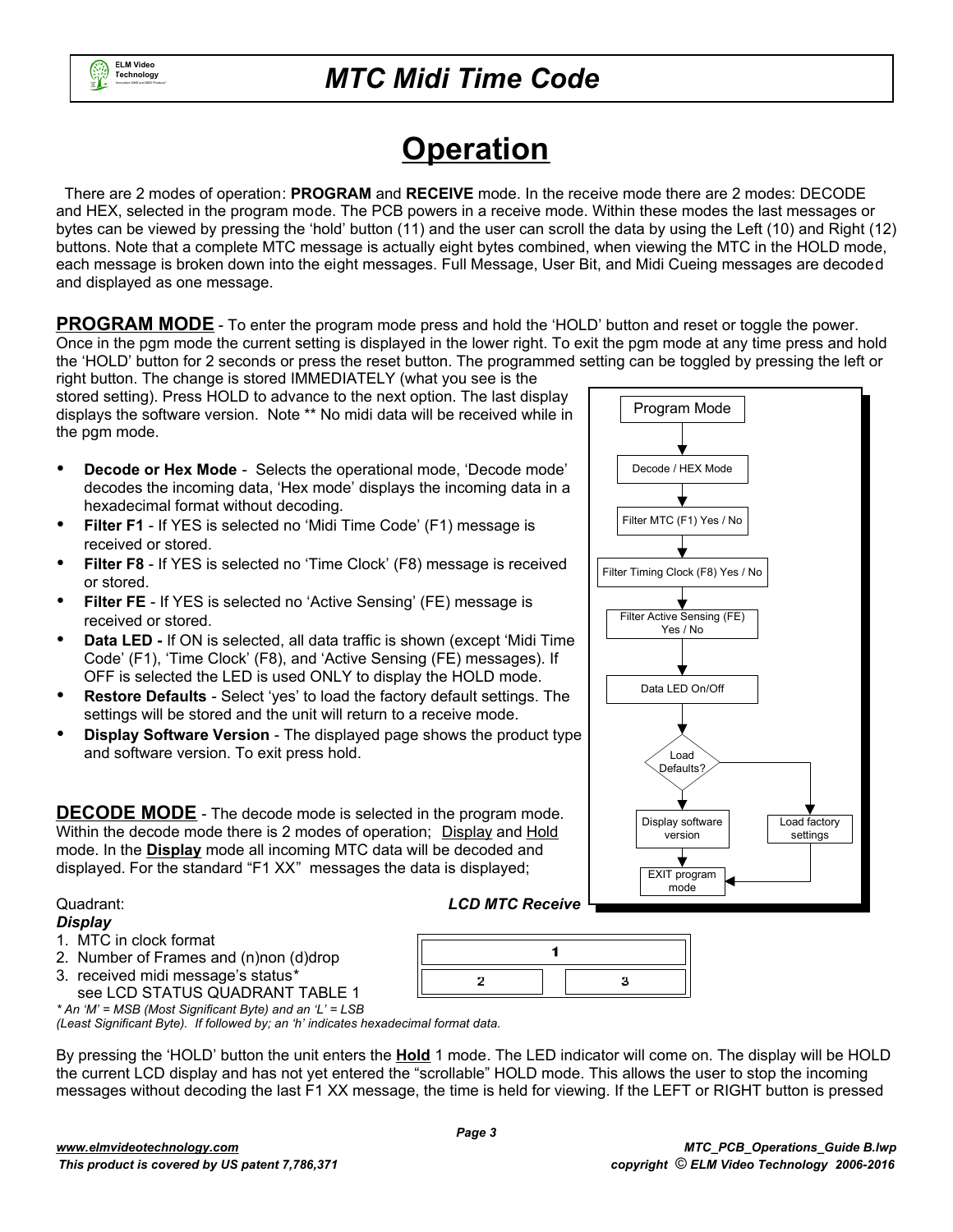

the module will enter the "scrollable" HOLD mode and will display the last received message. By pressing the **Hold** button again will resume the receiving of data.

While in the HOLD mode the left and right buttons will allow the user to scroll through the data. The arrows indicate more data is present in that direction. The byte number is displayed on the right side of the LCD ( i.e. "# 03" ). The type of message and hexadecimal data is displayed for each message stored, (the last message received is message 1). The message number will increase as you scroll left and decrease as you scroll right for all messages.

**System Exclusive Messages** (F0) - If the message is a Sys Ex message and it matches the criteria (*see Sys Ex Criteria Table*s) for Midi Time Code' (F1), 'Time Clock' (F8), and 'Active Sensing (FE), then the message is decoded and displayed accordingly. If the message doesn't meet the criteria the message is displayed as a standard System Exclusive message and is displayed differently. Quadrant 1 displays the



total number of bytes in the Sys EX message. Quadrant 2 displays the *BYTE* number directly above that byte. Quadrant 3 is the System Exclusive data. Once a Sys Ex message is displayed the scrolling option will change. If the Sys Ex message has more than 7 bytes (which is the display range) then the right arrow will be on, if you scroll right it will show the 8th byte within the Sys Ex message. Once your in a Sys Ex display range the arrows indicate the direction of data in that range unless your at the head or end of the range indicated by an 'F0' or 'F7', if so it will advance to the next message. Note that there is NOT a message counter displayed, only a BYTE counter while displaying a Sys Ex message. *No data is received during HOLD.* 

*See Scroll layout table for scrolling description*.

**HEX MODE** - The hex mode is selected in the program mode. Within the decode mode there are 2 modes of operation; Display and Hold mode. In the **Display** mode all FX MIDI data will be displayed in hexadecimal format. All other types of messages are ignored. The newest byte of data will be displayed in the upper right of the display. In this mode only 3 types of data can be filtered; Midi Time Code (F1), Timing Clock (F8), and Active Sensing (FE).

Quadrant:

- 1. incoming hex data, newest byte far right
- 2. MTC received midi message's status *See LCD Status Quadrant Table*

| Hex display mode |
|------------------|
|                  |
|                  |

By pressing the 'HOLD' button enters the **Hold** mode. The LED indicator will come on. The hex data is shifted to the bottom row. The lower right byte is the last byte received. The upper right will show the byte number of the byte directly below. The left and right buttons will scroll through the data. The arrows indicate more data is present in that direction. The byte number will increase as you scroll left and decrease as you scroll right. The data is display exactly as it was received. *No data is received during HOLD. See Scroll layout table for scrolling description*.

Quadrant:

- 1. byte number of the byte below
- 2. MA1 and received midi message's status

| Hex hold made |  |
|---------------|--|
|               |  |
|               |  |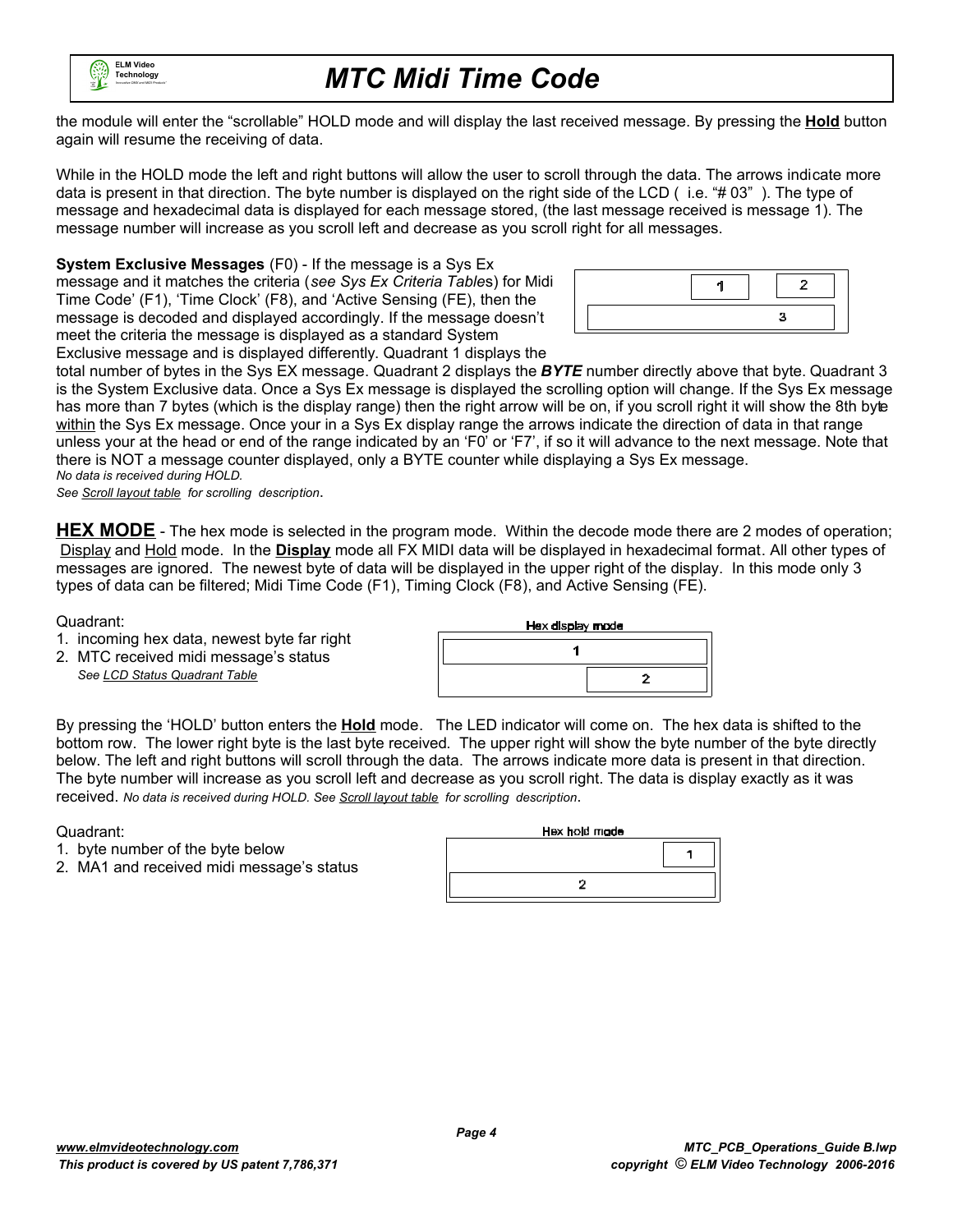

|      | <b>LCD STATUS QUADRANT TABLE</b> |                                                                                                                                                                                                                                                         |                                                   |                                                              |  |  |  |  |  |
|------|----------------------------------|---------------------------------------------------------------------------------------------------------------------------------------------------------------------------------------------------------------------------------------------------------|---------------------------------------------------|--------------------------------------------------------------|--|--|--|--|--|
| posi | dis-                             | <b>Indication</b>                                                                                                                                                                                                                                       | <b>Clears by</b>                                  | <b>Note</b>                                                  |  |  |  |  |  |
| tion | play                             |                                                                                                                                                                                                                                                         |                                                   |                                                              |  |  |  |  |  |
|      |                                  | framing error has occurred - occurs if there is an incoming<br>data error, either powered the unit or switched modes and a<br>message was already in progress, or could indicate a unstable<br>connection.                                              | reset, or<br>check wiring<br>or sending<br>device |                                                              |  |  |  |  |  |
| 1    | 4,                               | time out error has occurred - occurs if there is more than 2 milli<br>second delay between bytes before a message is complete.                                                                                                                          | reset                                             | this error is overridden by the<br>'framing' error           |  |  |  |  |  |
| 2    | ۰?'                              | unknown message has been received - incorrect number of<br>bytes received, either to many or to little.                                                                                                                                                 | reset                                             |                                                              |  |  |  |  |  |
| 2    | 'o'                              | overrun error has occurred - to much data is received with<br>special features turned on such as Filtering, Running status &<br>Real time messages (F8 - FE) which require more processing.<br>If this error occurs - limit these features/functions. * | reset                                             | this error is overridden by the<br>'?' unknown message error |  |  |  |  |  |
| 3    | Έ'                               | Filter is ON - any or all filters are active. Enter the program<br>mode to show which ones are on.                                                                                                                                                      | pqm mode<br>filter options                        |                                                              |  |  |  |  |  |
| 4    | 'M'                              | Midi Time Code is being received.                                                                                                                                                                                                                       | midi sending<br>device                            |                                                              |  |  |  |  |  |
| 5    | 'C'                              | Timing clock is being received.                                                                                                                                                                                                                         |                                                   |                                                              |  |  |  |  |  |
| 6    | ʻA'                              | Active Sensing is being received.                                                                                                                                                                                                                       | $\alpha$                                          |                                                              |  |  |  |  |  |

*\*(Known overflow condition example (hex) 83 24 F8 F9 FA FB FC FD FE FF 7F FE FE FE FE , ALL THESE INSERTED W/ ANY 8X - EX FILTER ON, CAUSES AN OVERFLOW AND IF MORE ARE SENT CAUSES A FRAMING ERROR TOO. (INSERT TEST 8XB 7TH TX))*

|            | <b>Scroll</b>           | Layout                           | Table                      |                  |
|------------|-------------------------|----------------------------------|----------------------------|------------------|
| LEFT       | <------                 | message                          | (or byte $#$ )             | <b>Increases</b> |
| <b>END</b> | oldest msg<br>(or byte) | up to 112<br>msg's<br>(or bytes) | newest<br>msg<br>(or byte) | <b>END</b>       |
| message    | (or byte $#$ )          | decreases                        | ------->                   | <b>RIGHT</b>     |

#### **Sys Ex Criteria**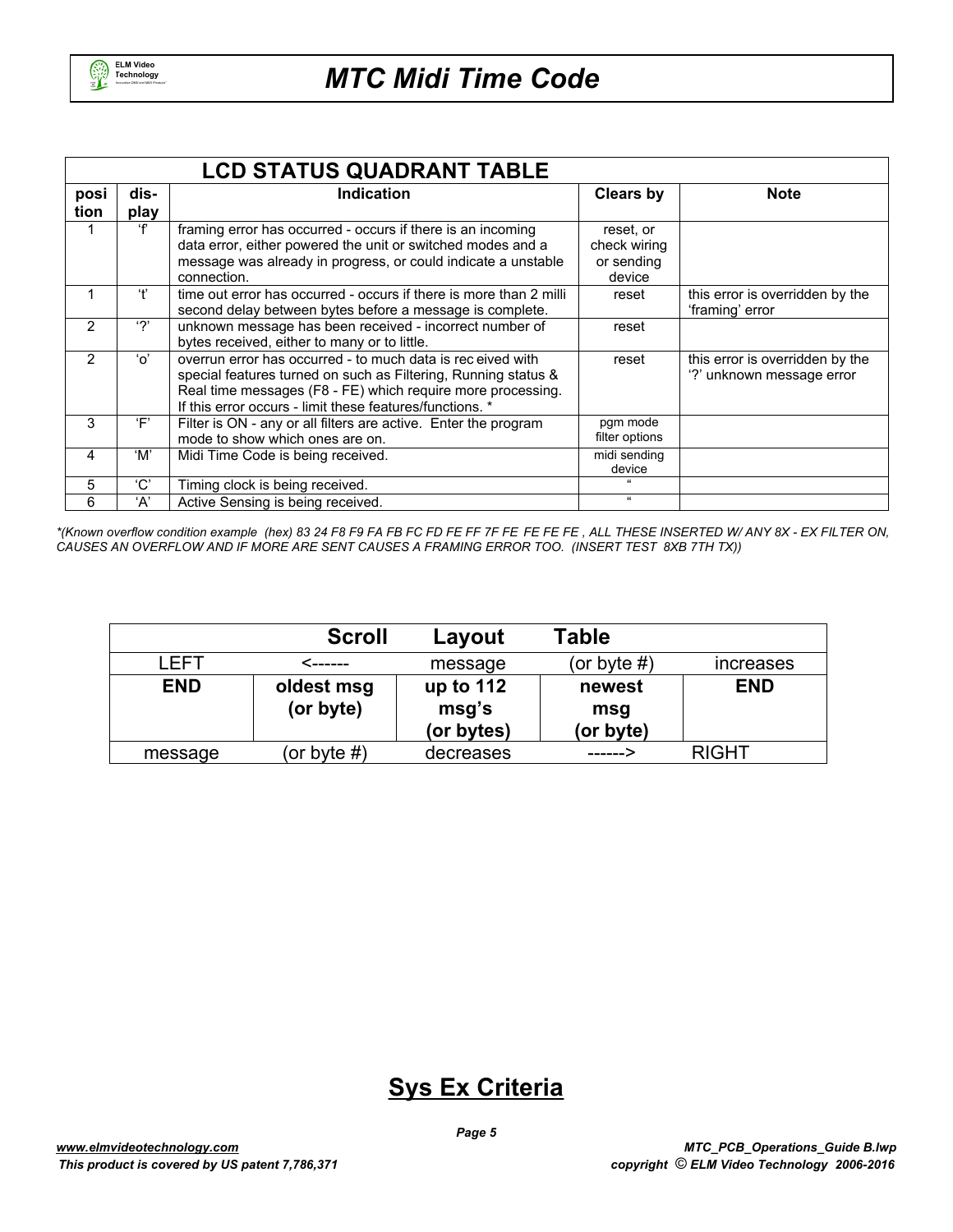

For the following messages to be decoded they must meet the following criteria, otherwise they are displayed as a System Exclusive Message. The "match =" column is the hexadecimal number that is accepted as the match criteria. If it does not match exactly or fall within the range the message is rejected and shown as a Sys Ex Message. Even though the ranges are accepted the data has to be within the message specifications or the message will display as "UNDEFINED" or will be incorrect displayed. Some of the message bytes are not decoded for displaying, the "Shown" column tells if it is shown; Yes / No.

| #  | ÷<br><b>Byte</b> | Match $=$ | <b>Decimal</b> | ◡<br><b>Description</b> | <b>Shown</b> |
|----|------------------|-----------|----------------|-------------------------|--------------|
|    | F0               | F0        |                | <b>System Exclusive</b> | N            |
| 2  | 7F               | 00-7F     | $0 - 127$      | Header                  | N            |
| 3  | CC               | 00-7F     | $0 - 127$      | Sys Ex Channel number   |              |
| 4  | 01               | 01        |                | Sub ID <sub>1</sub>     | N            |
| 5  | 01               | 01        |                | Sub ID <sub>2</sub>     | N            |
| 6  | hr/type          | $00-7F$   | $0 - 127$      | Hour and (Frame) Type   |              |
|    | mn               | 00-7F     | $0 - 127$      | <b>Minutes</b>          | $\checkmark$ |
| 8  | SC               | $00-7F$   | $0 - 127$      | Seconds                 |              |
| 9  | fr               | $00-7F$   | $0 - 127$      | Frames                  |              |
| 10 | F7               | F7        |                | End of System Exclusive | N            |

#### **Full Message or Full Frame 10 Byte Message**

#### **User Bit 15 Byte Message**

| #              | <b>Byte</b>    | Match $=$      | <b>Decimal</b> | <b>Description</b>      | Shown |
|----------------|----------------|----------------|----------------|-------------------------|-------|
|                | F0             | F <sub>0</sub> |                | <b>System Exclusive</b> | N     |
| $\overline{2}$ | 7F             | 00-7F          | $0 - 127$      | Header                  | N     |
| 3              | <b>CC</b>      | 00-7F          | $0 - 127$      | Sys Ex Channel number   | Y     |
| 4              | 01             | 01             |                | Sub ID <sub>1</sub>     | N     |
| 5              | 02             | 02             |                | Sub ID <sub>2</sub>     | N     |
| 6              | U1             | 00-7F          | $0 - 127$      | User bit nibble 1       | Y     |
| 7              | U <sub>2</sub> | 00-7F          | $0 - 127$      | User bit nibble 2       | Y     |
| 8              | U <sub>3</sub> | 00-7F          | $0 - 127$      | User bit nibble 3       | Y     |
| 9              | U <sub>4</sub> | 00-7F          | $0 - 127$      | User bit nibble 4       | Y     |
| 10             | U <sub>5</sub> | 00-7F          | $0 - 127$      | User bit nibble 5       | Y     |
| 11             | U6             | 00-7F          | $0 - 127$      | User bit nibble 6       | Y     |
| 12             | U7             | $00-7F$        | $0 - 127$      | User bit nibble 7       | Y     |
| 13             | U8             | $00-7F$        | $0 - 127$      | User bit nibble 8       | Y     |
| 14             | U9             | $00-7F$        | $0 - 127$      | User bit nibble 9       | Y     |
| 15             | F7             | F7             |                | End of System Exclusive | N     |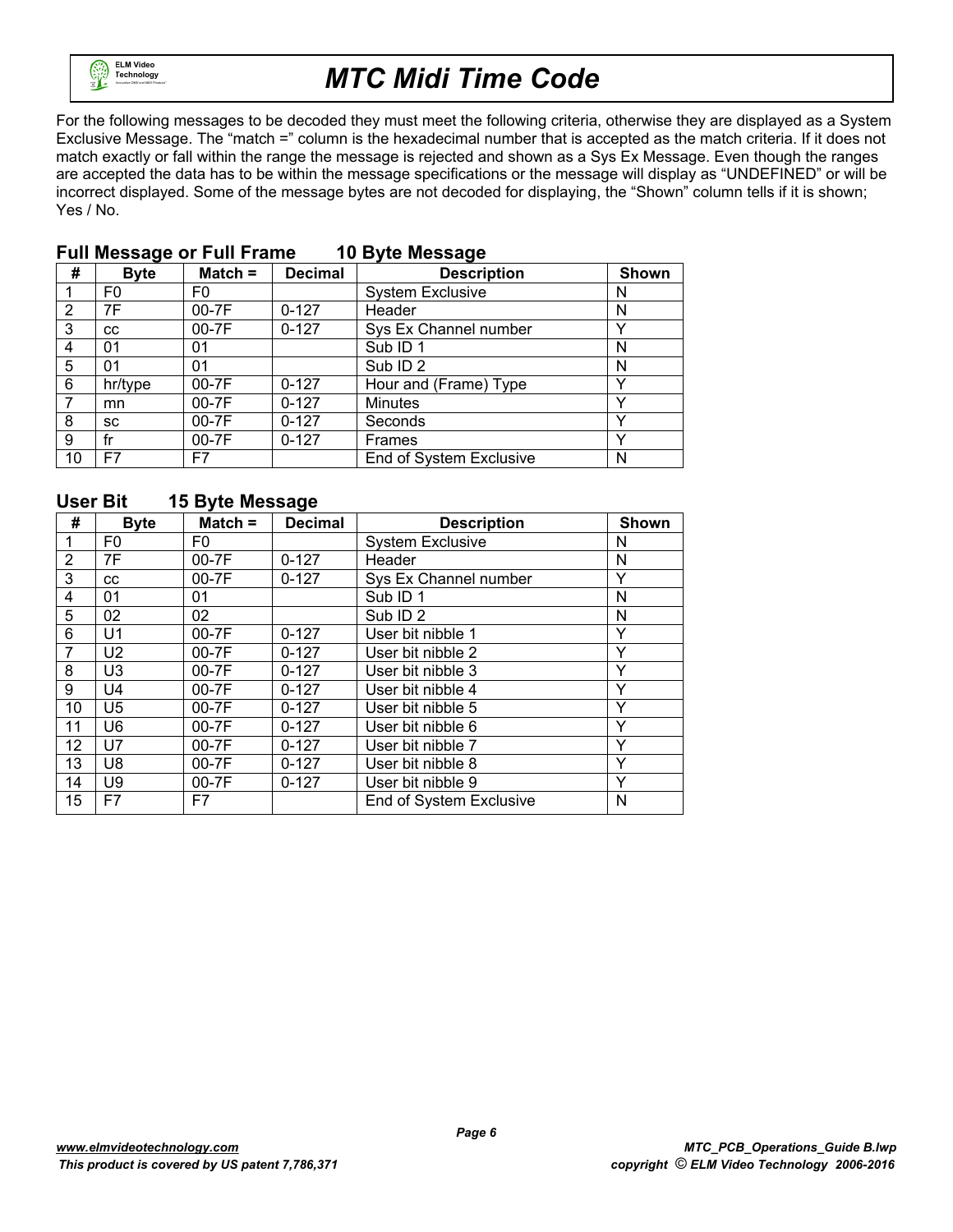

#### **Midi Cueing 13 Byte Message plus any Additional Information**

| #              | <b>Byte</b>         | $Match =$ | <b>Decimal</b> | <b>Description</b>                              | <b>Shown</b> |
|----------------|---------------------|-----------|----------------|-------------------------------------------------|--------------|
|                | F0                  | F0        |                | <b>System Exclusive</b>                         | N            |
| $\overline{2}$ | 7E                  | $00-7F$   | $0 - 127$      | Header                                          | N            |
| 3              | CC                  | $00-7F$   | $0 - 127$      | Sys Ex Channel number                           | Υ            |
| 4              | 04                  | 04        |                | Sub ID <sub>1</sub>                             | N            |
| 5              | 02                  | 02        |                | Sub ID <sub>2</sub>                             | N            |
| 6              | hr/type             | 00-7F     | $0 - 127$      | Hour and (Frame) Type                           | Y            |
|                | mn                  | $00-7F$   | $0 - 127$      | <b>Minutes</b>                                  | Υ            |
| 8              | SC                  | $00-7F$   | $0 - 127$      | Seconds                                         | $\checkmark$ |
| 9              | fr                  | $00-7F$   | $0 - 127$      | <b>Frames</b>                                   | Y            |
| 10             | ff                  | $00-7F$   | $0 - 127$      | <b>Fractional Frames</b>                        | Y            |
| $*11$          | sl                  | $00-7F$   | $0 - 127$      | Event Number Least Significant<br>bits 6 thru 0 | Y            |
| $*12$          | sm                  | 00-7F     | $0 - 127$      | Event Number Most Significant<br>bits 13 thru 7 | Y            |
| $***$          | <add info=""></add> | 00-7F     | $0 - 127$      | User bit nibble 8                               | Y            |
| 13             | F7                  | F7        |                | End of System Exclusive                         | N            |

\*\* if Sub ID 2 is = 07, 08, 0C, or 0E then the total byte length can be up to 19 bytes (6 additional information bytes) and are displayed in hexadecimal format.

\* if Sub ID 2 is = 00 then the Event Number is a Special Setup Message

## **Troubleshooting**

|   | <b>PROBLEM</b>                                         |   | <b>CHECK</b>                                          |
|---|--------------------------------------------------------|---|-------------------------------------------------------|
|   | Unit won't power up                                    | ٠ | verify proper switch connector settings & jumpers     |
|   | Switch turns off modules I don't want turned off       |   | check power switch connections                        |
|   | Switch doesn't work                                    | ٠ | check fuse and power connections                      |
|   | Won't receive data on local module                     | ٠ | verify data is being sent from source                 |
|   |                                                        |   | check the DIN/BUS software setting is correct         |
|   |                                                        |   | make sure input switch on front panel is selected     |
|   |                                                        |   | properly                                              |
|   |                                                        |   | check that the data being sent is not being filtered  |
|   | MAIN module will receive data but the SECONDARY        | ٠ | check that J9 is jumpered on MAIN module              |
|   | modules do not                                         | ٠ | check that the ribbon cable is connected properly     |
|   |                                                        |   | make sure that two data signals are not on the ribbon |
|   |                                                        |   | cable (see jumper settings section)                   |
| ٠ | LCD is lit but there's not anything displayed          | ٠ | adjust the LCD contrast                               |
|   | Midi out connector is not sending correct data         | ٠ | check thru/out jumper setting                         |
|   | Sometimes I have a '?' or 't' error when I switch from | ٠ | a switch was made while a message was being sent      |
|   | Front/Back or Din to Bus                               |   | or received, either limit the data during a switch or |
|   |                                                        |   | reset the unit after switching                        |
|   | Sometimes the 'A' active sense indicator turns off and |   | some devices won't send an 'active sense' message if  |
|   | back on                                                |   | it's sending other data, this is normal               |